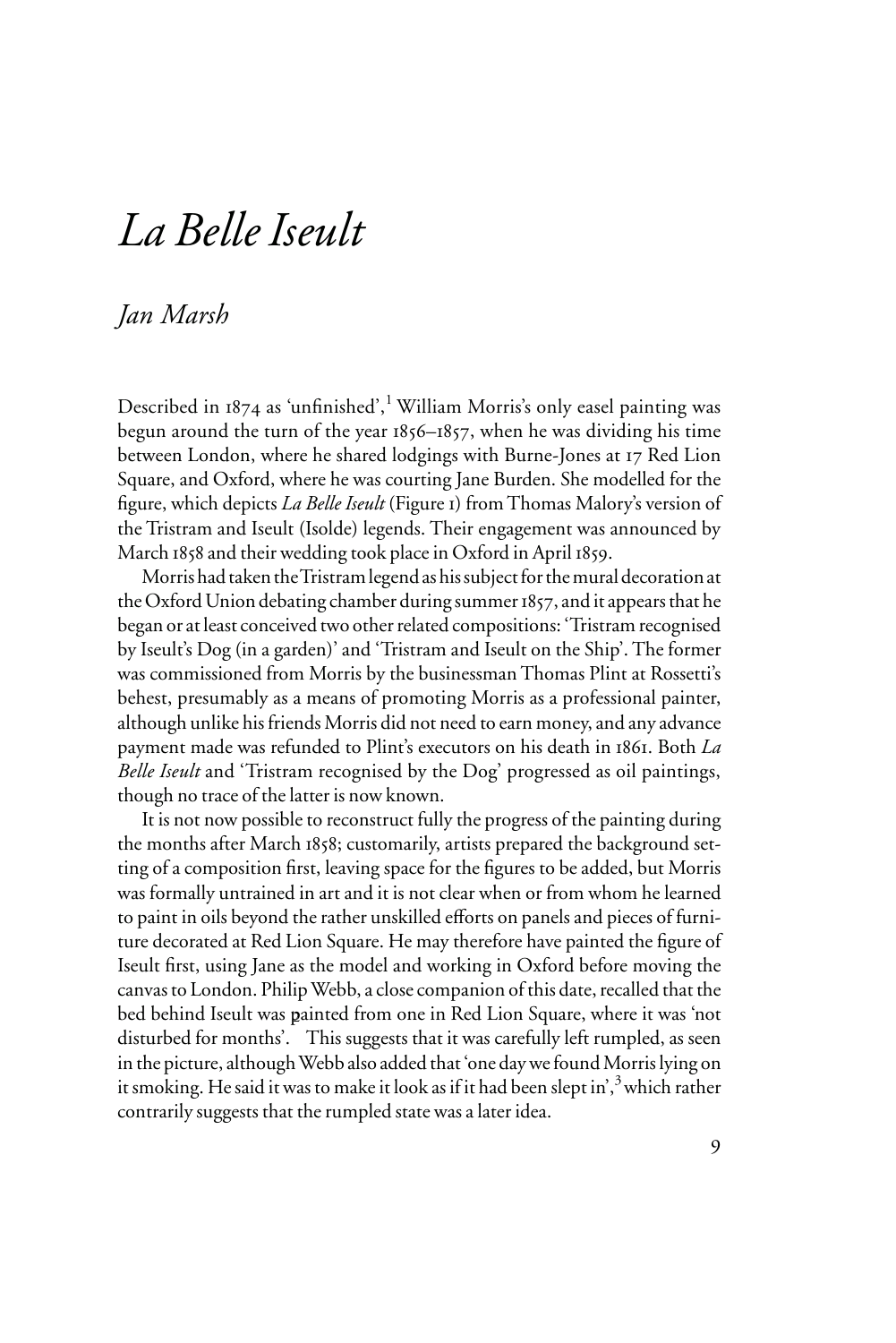

*Figure 1 –* La Belle Iseult *by William Morris, 1857–8. By permission, © Tate, London 2011.*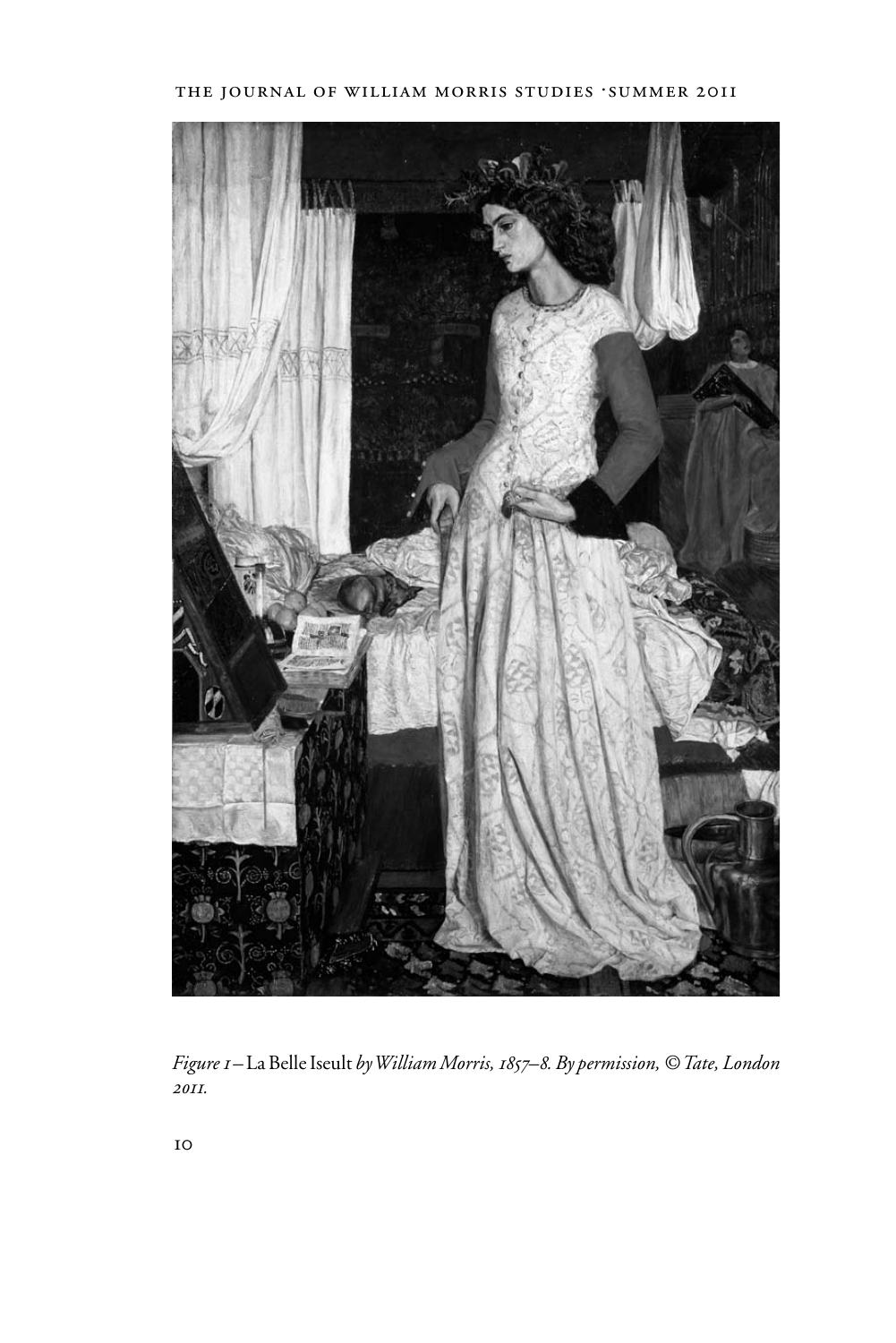The figure, the bed, the small dog curled up asleep on the sheets, the table covered with a woven or embroidered cloth and holding a mirror, illuminated missal, oranges etc, the brass ewer and wooden bowl are painted carefully and precisely, with the wealth of detail associated with the Pre-Raphaelite group during the 1850s, and are assumed to have been completed at this time. It is possible that the linen hangings, and the dark blue cloth on the rear wall, which resembles the stitched 'tapestries' Morris was producing at this time, also date from this period. The distant background and in particular the small minstrel figure on the right appear to have been painted at a later date, together with the brown passage immediately in front of the bed, which is unresolved.

Although the work is not large, the wealth of detail was ambitious for a beginner, and Webb also recalled that Morris laboured to complete it. '[A]fter struggling over his picture for months, "hating the brute", Morris threw it up<sup>'.4</sup> It was thus left unfinished, though to what degree is unknown. The most probable date for him to have abandoned it is summer 1858, when Morris and Webb visited the cathedrals of northern France and began planning the house which Webb would design for the Morrises to occupy when married, but it is possible that the canvas remained with Morris, either in London or Oxford, until his wedding, when he vacated his lodgings in both cities. According to Webb, 'Rossetti took it to finish, and then Madox Brown'.<sup>5</sup>

Rossetti spent a large part of 1858 outside London, in Matlock, Derbyshire, where he worked on his translations from early Italian poetry and painted small watercolours on medieval, Malorian themes. His studio remained at Chatham Place, Blackfriars, in London. In August, he paid a swift visit to Oxford, calling on and drawing a large pen-and-ink portrait of Jane Burden.<sup>6</sup> It is just possible that he found Morris's unfinished canvas and took it to London with him then. A few months later Rossetti would resume working in oils, but there is no direct evidence that he did paint any parts of *La Belle Iseult*. However, an opportunity to do so occurred around the time that he painted the diptych *Salutation of Beatrice* in oil on panels, as part of a promised wedding present for the Morrises; which were completed in June 1859.<sup>7</sup> Both panels depict Jane Morris as Beatrice.

Intriguingly, there are points of comparison between *La Belle Iseult* and the right-hand panel of the *Salutation*. These include the garland of spiky leaves on the head of both Iseult and Beatrice, the stringed musical instrument held by the background minstrel in *Iseult* and two female musicians in the *Salutation*, and the distinctive red notes of both compositions. The minstrel playing a stringed psaltery would become one of Morris's favourite motifs in stained glass, but Rossetti had been the first to employ it, notably in a watercolour version of the Salutation, completed in 1854.<sup>8</sup> In *Iseult* the motif is not identical, but the similarity is suggestive. And as there are some indications from careful inspection of the picture that Iseult's red sleeves are overpainted, it seems possible that this could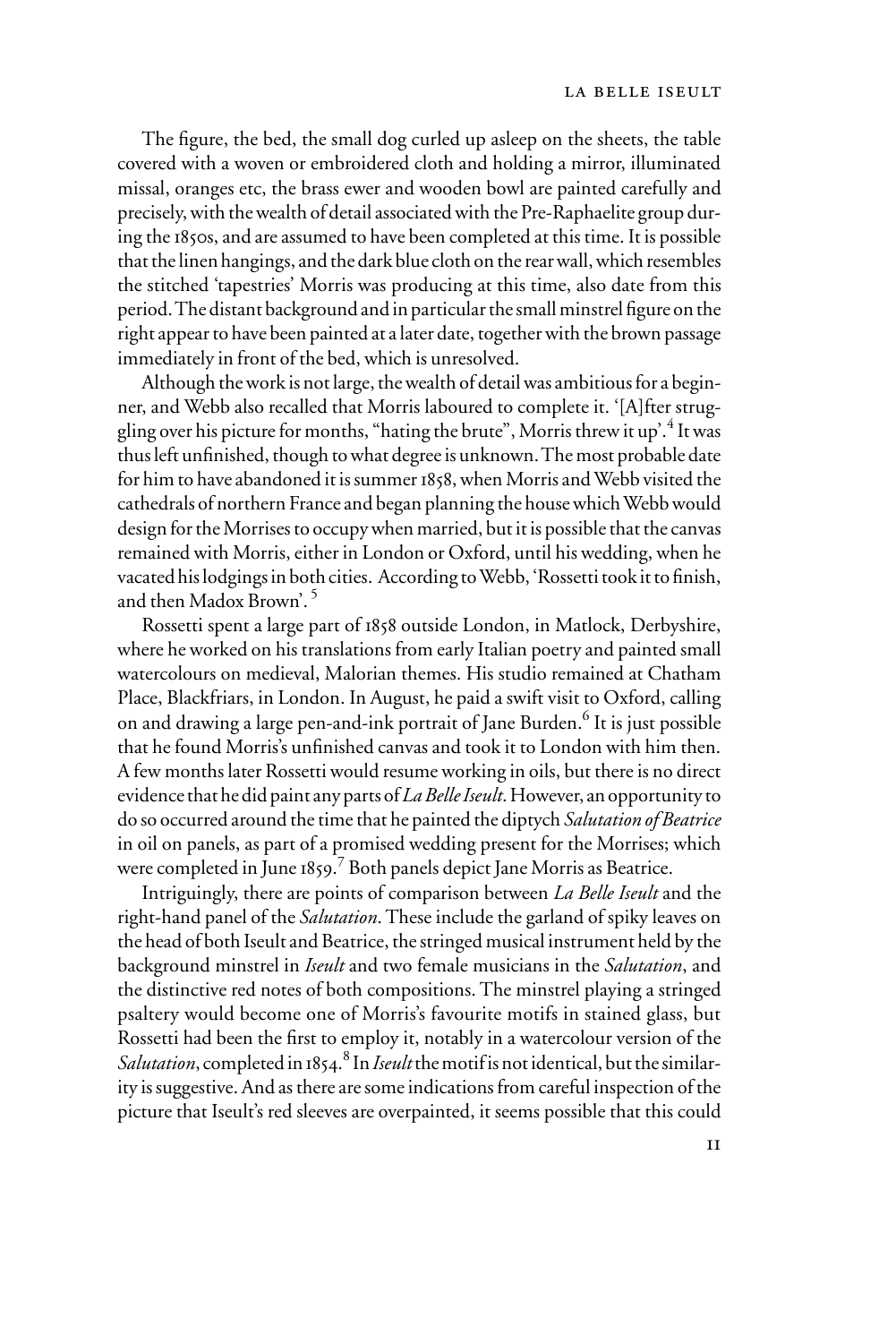have been added, together with the minstrel, if the canvas was with Rossetti during the summer of 1859.

By his own report, it remained unfinished, however; and Webb's recollection transferred it from Rossetti to Madox Brown. In view of its later history, this was an accurate account, so when and why was the canvas moved from Chatham Place to Brown's studio? The most likely date is summer 1860, after Rossetti had married Elizabeth Siddal and returned from honeymoon to lodgings in Hampstead. For some weeks Rossetti searched for a suitable new home before deciding to remain at Blackfriars and enlarge the apartment. At this stage, a nearly-finished picture of Janey Morris, with whom Rossetti had flirted in Oxford sufficiently to alarm Lizzie, would not have been a good item to keep on the premises. Conjecturally, therefore, Rossetti moved the canvas to Brown's hospitable home in Kentish Town.

Or the move may have been prompted by Morris's desire to resume painting under Brown's guidance. By inference, he had *Iseult* delivered to Kentish Town, together with one or both of the other projected 'Tristram' subjects. By April 1861, he was working on the canvas depicting 'Tristram recognised by the Dog', commissioned by Plint. 'The picture is now at my house', Brown told Plint, 'and at my suggestion he [Morris] has so altered it that it is quite a fresh work. There is still a figure in the foreground to be scraped out and another put in its place ... I take as much interest in Morris's picture  $\ldots$  as though it were my own'.<sup>9</sup>

This is a curious episode, since no such canvas survives, whereas a few years later *Iseult* appears to have been lying half-forgotten in Brown's new studio in Fitzroy Square. What happened to 'Tristram and the Dog'? And though Brown's letter implies that Morris was painting in Brown's studio, the actual words state only that the picture was there, and that Brown was advising Morris on how to proceed.

Morris at this date was still living at Red House, miles away in Kent, and was currently establishing a workshop for the newly-established firm of Morris, Marshall, Faulkner & Co, back in Red Lion Square. Did he move his own studio there from Red House, in order to work on his unfinished paintings as well as the painted furniture which the firm planned to produce? The business brought all the partners into regular contact, and it is just possible that Morris's two canvases were then delivered to Brown, who offered to assist their completion by, for example, altering the composition of 'Tristram and the Dog'. Webb, we may recall, claimed that Brown took *Iseult* 'to finish' in succession to Rossetti. Was his perhaps a 'holding message' to Plint, to explain the picture's non-delivery? There is no firm evidence that he worked on it, unless one wishes to attribute the minstrel and red sleeves to Brown's intervention. My own unsubstantiated guess is that perhaps Brown painted in the sleeping dog, which is rendered with a good deal more skill and sophistication than Morris could muster.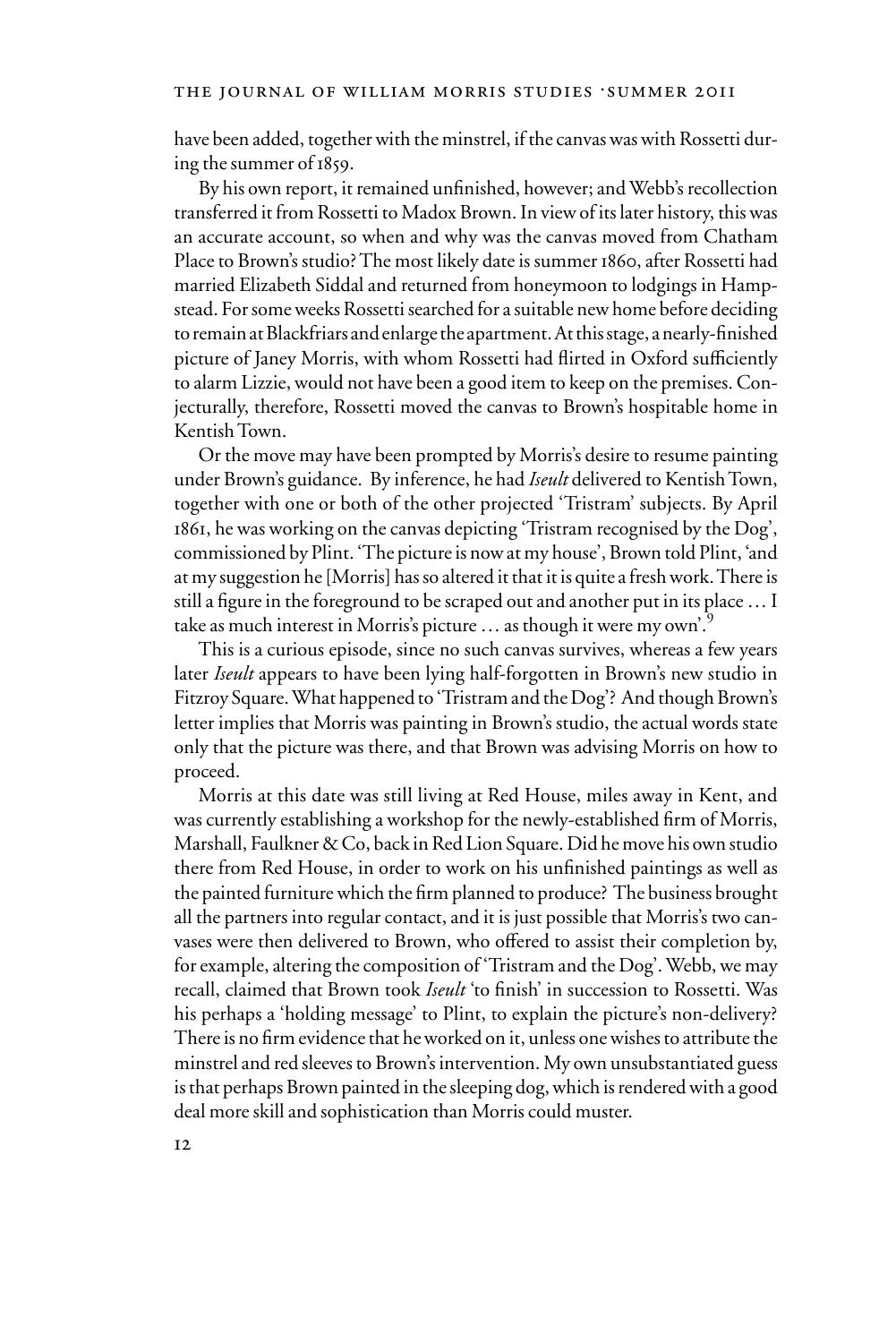Clearly, however, it remained uncompleted and apparently untouched. In November 1865, when the Morrises finally left Red House for Queen Square, the Browns also moved, to Fitzroy Square and the *Iseult* canvas presumably went with them. Nothing more is recorded of it until 1874, when Brown pencilled a note explaining that the picture was 'left at my house  $\&$  never finished. William Morris gave it subsequently to Nolly'.<sup>10</sup>

Oliver (Nolly) Madox Brown had been born in 1856, and in November 1873 published a full-length novel entitled *Gabriel Denver*, which Rossetti read and commented carefully on. The following spring Nolly was invited to Kelmscott Manor, where Rossetti was now living after his mental collapse of 1872. During this visit, Nolly borrowed and damaged the boat belonging to the Manor. This will entail 'sending the boat to Oxford for repairs', Rossetti told him.<sup>11</sup> Nolly's reply does not survive, but a few days later Rossetti wrote again, saying he would not tell Nolly's father of the misdemeanour, nor ask for the cost of the repair. 'If you are needing funds,' he continued, 'and like to sell the unfinished picture by [Morris] I will give £20 for it almost immediately – not just at this moment but in a few weeks' time'. A postscript elaborated: 'Mind, I don't in the least want to press you to sell the picture if you prefer keeping it, but should like to buy it if you are willing,  $\&$  am not making the offer merely in case it should be convenient to you'.12 This suggests that the survival of *La Belle Iseult*, and Morris's otherwise unrecorded gift of it to Nolly, had been spoken of during Nolly's stay at Kelmscott. Possibly, at some date Brown had asked Morris what he wished to do with the picture, noting that it was a favourite of his son's, and was told Nolly could have it.

Nolly evidently replied in the affirmative, for on 3 June Rossetti responded, thanking him for his 'letter about the picture. My wish to possess [it] is solely as an early portrait of its original of whom I have made so many studies myself – thus, as long as there is any question of the work becoming mine, please don't touch the figure on any account in the least'.<sup>13</sup> Evidently, Nolly had also offered to 'touch up' or maybe finish off the painting. Also, Nolly had both asked where the canvas should be sent, and declined the offered cash in favour of a reciprocal work of art by Rossetti, who continued; 'From what you say of the picture, however, it strikes me that I really might not be able with any sort of fairness to meet its value by such exchange as would be in my power, which could merely be represented by some chalk head or other or something of that sort. I fancy we had better let the subject remain pending till I could see it at your house, but if sent anywhere at present, better to Euston Square only I don't know when I should be there to look at it. I am writing Wm a line on the matter in case you do send it to his house'.<sup>14</sup> Brown's later annotation on the back of the first letter confirms the financial arrangement: 'DGR offered Nolly 20 guineas for it on account of its being from his favourite model Mrs Morris. Nolly refused the money but gave him the picture',<sup>15</sup>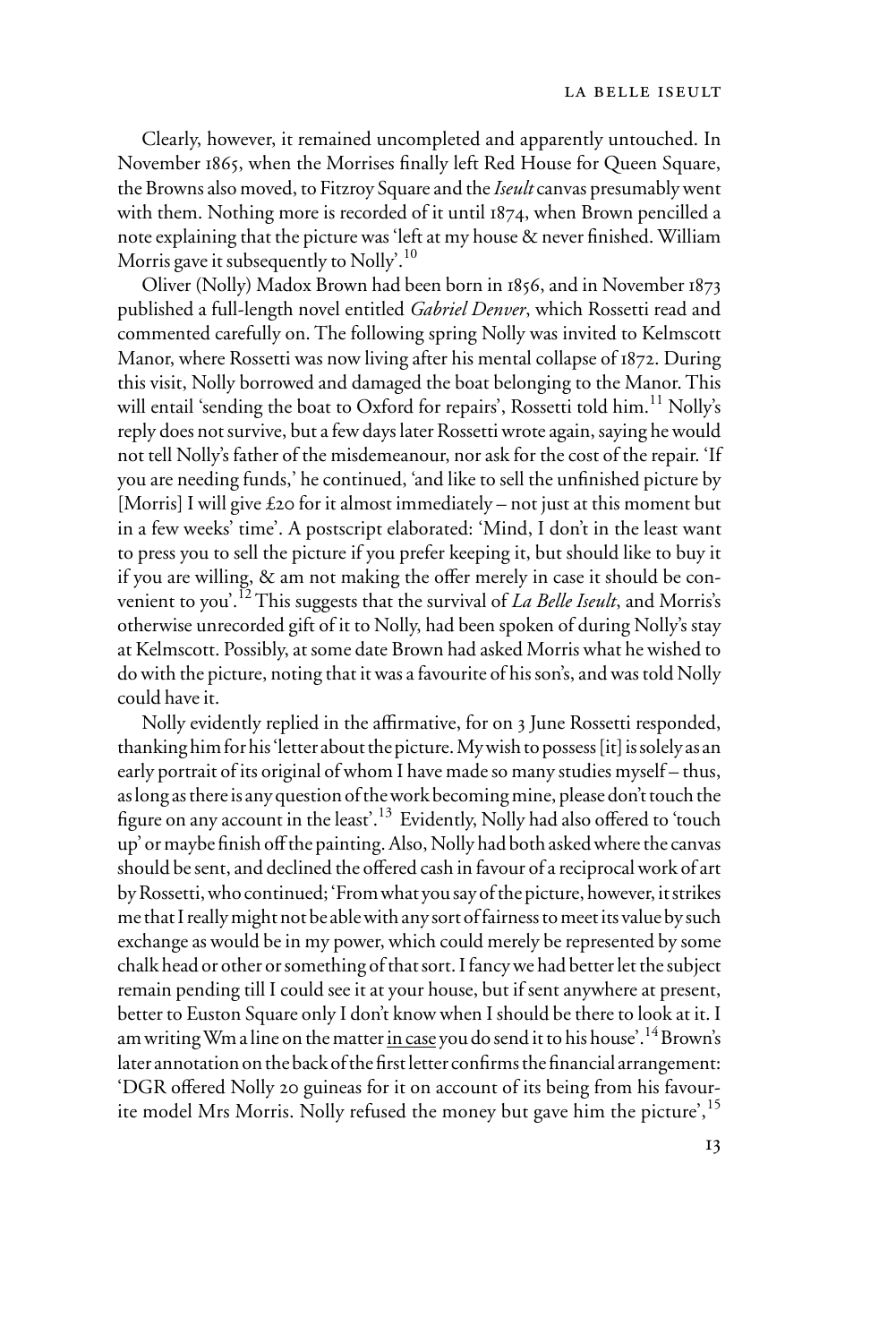## THE JOURNAL OF WILLIAM MORRIS STUDIES .SUMMER 2011

although it is also clear that some exchange value had been agreed.

The proposed destination for the painting was determined by the facts that as Morris's work it could not hang at Kelmscott without his knowledge and permission, and that Rossetti had no current plans to return to Cheyne Walk, where in addition it would upset Fanny Cornforth. His family's house in Euston Square was a useful alternative. 'Dear Wm', wrote Rossetti the same day, 'Nolly has a picture (unfinished) by Morris which there was some talk between him (Nolly) & me of my making some exchange for & thus acquiring. He seems to have looked it up & and to propose sending it here or to Chelsea. I fancy Euston Square wd [*sic*] be best & have told him so, unless he likes to keep it till I happen to be able to see it at Fitzroy Sq. If it comes to you, please put it away & I'll look at it whenever there. I don't want to noise abroad my bargain for it'.<sup>16</sup> This confirms that Rossetti wished to keep his acquisition secret from Morris, and maybe others who might interpret it as further evidence of his own intimate relationship with Jane. At this stage, it appears to have been known as *Queen Guinevere*, perhaps by identification with Morris's early poem about this figure, but no title is given in the extant correspondence.

It is not known exactly when the canvas was delivered to Euston Square. William Rossetti and Lucy Brown married in March 1874, and on return from honeymoon on 13 May moved into the Euston Square house, temporarily vacated by the Rossettis' mother and sister Christina. One small bedroom was allocated for Gabriel's use,<sup>17</sup> and it is possible that *La Belle Iseult* was moved there from Fitzroy Square with Lucy's possessions. Later in the year, however, it was probably sent to Cheyne Walk after Rossetti's return there in July – although no-one recorded seeing it there and it featured neither in Rossetti's (rather hasty) will nor in the inventory of possessions after his death in April 1882.

Fifteen years later, William claimed that 'Gabriel, at the time of his death had in the house a "Queen Guenevere" oil-painting by Morris,' adding that 'Watts-Dunton (Gabriel's friend and legal adviser) told me that the intention of G. had been to return it to M. or his wife, and I gave instructions to that effect'.<sup>18</sup> Whether such instructions were actually given is open to conjecture; certainly they were not acted upon, as William confessed: 'but from time to time I have had reason to observe that the picture never reached the Morrises, & was supposed to be still in my hands'.<sup>19</sup>

A few weeks after Morris's death in October 1896, a memorial exhibition was proposed. 'There has lately been a scheme mooted for an exhibit of the works of William Morris and D.G. Rossetti in the coming winter to be organised by the Directors of the New Gallery & a Committee under the presidency of Sir E.B.J.' wrote Sydney Cockerell to Jane Morris.<sup>20</sup> Someone involved – perhaps Burne-Jones or Philip Webb – recalled *La Belle Iseult*, and during summer 1897 Cockerell, who had been secretary to the Kelmscott Press and as one of the execu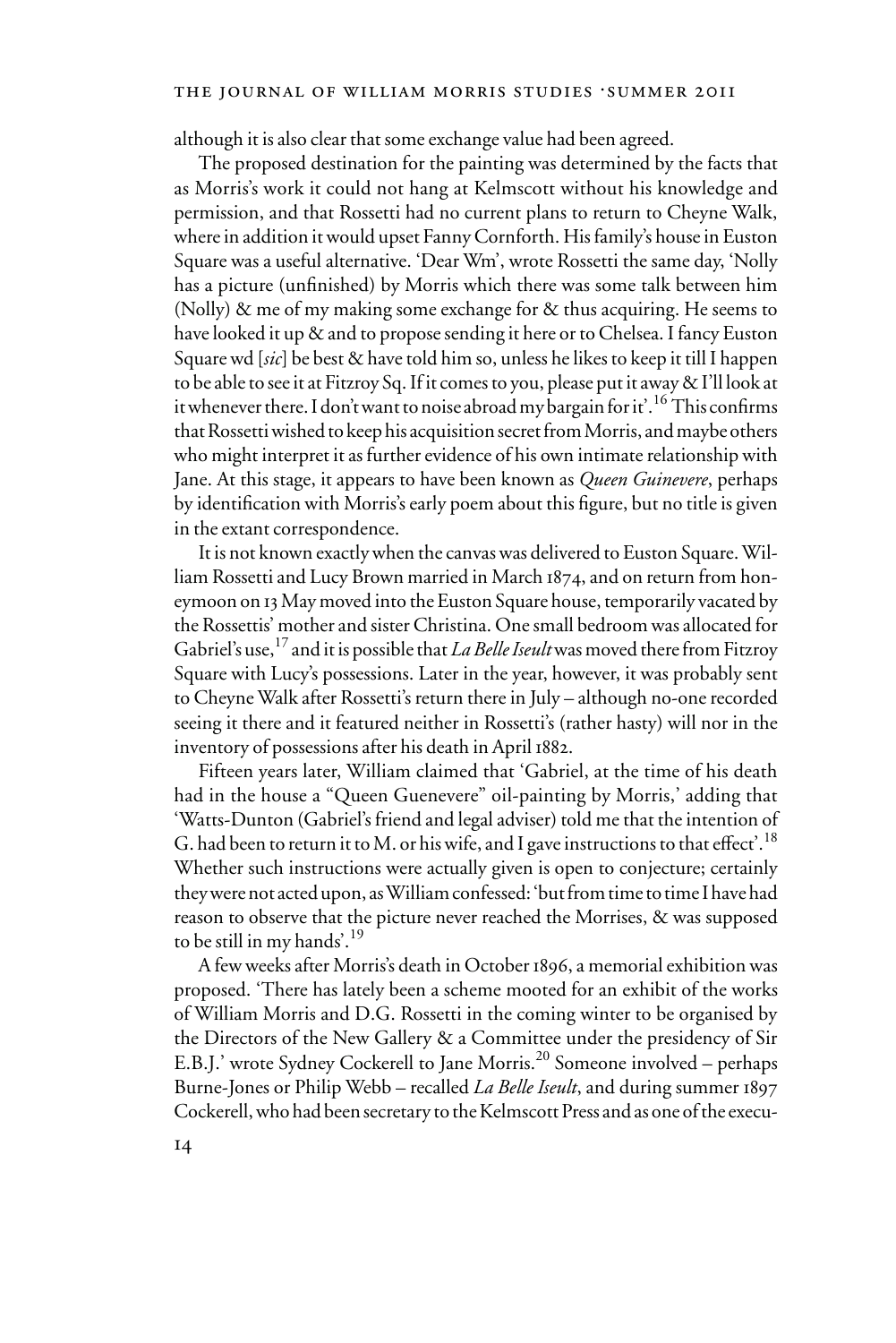tors was responsible for winding up Morris's estate, asked Jane about this 'lost' painting. She replied that it was probably with William Rossetti, a logical deduction regarding an item formerly owned by Gabriel. On 11 August, assuming he now owned the work, Cockerell wrote to William, asking if he would exchange it, perhaps for a book from the Kelmscott Press. William replied saying he had given instructions for the picture to be returned to Morris. Cockerell asked Jane again. 'It is curious about the Guenevere picture,' she replied, 'the only other person likely to throw any light on the subject is Fairfax Murray. He might be consulted on his return to England, but I fancy it was he who told me that William Rossetti had it, or most likely had it'.<sup>21</sup>

Then, on 27 November 1897, William, now living in St Edmund's Terrace, Primrose Hill, wrote to Cockerell to say he had found it.

Dear Sir, you will be agreeably surprised to learn that the picture by William Morris (about which you and I were in correspondence in August last) has after all turned up in this house. This morning I happened to enter the bedroom vacated by my eldest daughter (who went off to Florence on the 18th prior to marrying) and there to my astonishment I saw the picture. Had not set eyes on it since June or July 1882. My eldest daughter being gone, I cannot enquire of her how or whence the work was found; but she was rummaging about after many things before her departure, and I learn that somewhere or other she found it. All's well that ends well.<sup>22</sup>

The same information was recorded in William's diary: 'this morning, on going into Olive's vacated bedroom, there I find the work displayed. I gather from Mary that O. found this picture *perdu* somewhere or other, & fetched it out. I wrote to Cockerell apprising him of the facts  $\&$  inviting him to fetch the picture away'.<sup>23</sup>

To Cockerell, William also stated that 'in your letter of 11 August you assume that this picture is <u>my</u> property; and in fact I believe that it was my property at the time of his death, but that he intended (though the intention was not put into writing, nor expressed to me direct) that it should return to Mr or Mrs Morris. I therefore make no claim upon it whatever'. But, he added in respect of Cockerell's offer of a Kelmscott Press book, 'I don't expect anything at all: but, if you like to allot to me some such thing as a goodwill gift, I see no reason for saying No. It can be <u>any</u>thing – or, as you might prefer, nothing<sup>'.24</sup>

The picture was duly removed to Kelmscott House, Hammersmith in early December. Jane probably did not see it, as she was by then staying at Lyme Regis for the winter. On 14 December she replied to an enquiry from Cockerell regarding the forthcoming exhibition. 'I shall be very glad to show the picture at the New Gallery', she wrote. 'Will it be at once?' <sup>25</sup> A week later she wrote 'Thanks' for letter and all you have done about the picture'.<sup>26</sup> The exhibition 'Pictures Ancient and Modern by Artists of the British and Continental Schools Includ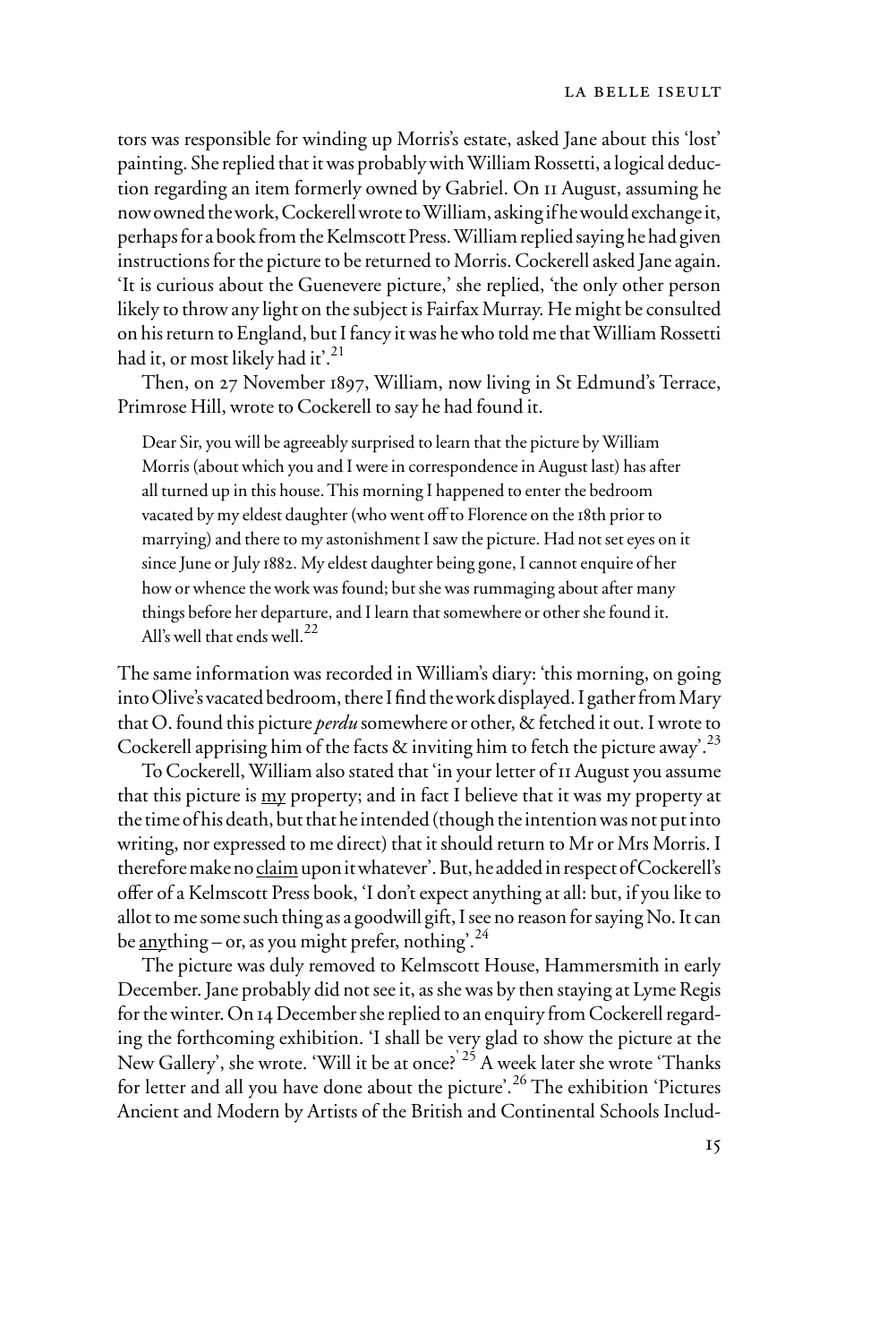ing a Special Selection from the Works of Dante Gabriel Rossetti', opened at the very end of the year.

This was the painting's first public appearance. If still as 'unfinished' as in 1874, it was either displayed as such, or with some hasty infilling of blank spaces. Such infills could be the brown passages below the bed and in the background, if done simply to cover bare canvas. There was no time for any more extensive additions or alterations.

Entitled *Queen Guenevere*, it was no. 24 in the New Gallery catalogue, which carried the following description:

Small full length figure to left wearing pink embroidered white dress with red sleeves, a wreath of flowers on her head; she stands before a toilet table and is putting on a girdle; in the background is a bed, on which sleeps a dog; and on the right a man playing a lute. / 28 x 19½ ins./ This is the only oil painting by William Morris/ Lent by Mrs William Morris.<sup>27</sup>

Jane Morris may well have missed the exhibition, as she had not visited the New Gallery by 9 March, having not been to London. After the exhibition closed, the painting was presumably returned to Hammersmith, though probably not to Kelmscott House, which was to be let. It was photographed by Emery Walker's firm Walker & Boutell, and reproduced both in Aymer Vallance's 1897 book on Morris's career and in J.W.Mackail's official *Life of William Morris*, published in April 1899. Here it was captioned 'Queen Guenevere, from the picture painted by William Morris in 1858' and its history given as follows:

Much the greater part of the year [1858] was spent by him at Oxford, either in his rooms in the city or at Summertown with the Maclarens. There he went on painting hard, but with continued dissatisfaction. He even sold a picture for the considerable sum of £70 to Mr Plint of Leeds. The negotiation was conducted by Rossetti, who loved making bargains for his friends as well as himself. This picture, which has now, after many wanderings, returned to the possession of his family, is believed to be the only finished easel-painting by Morris certainly known to exist. It was exhibited in London at the New Gallery in January 1898.  $^{28}$ 

Perhaps Philip Webb or Georgiana Burne-Jones queried the title; they were virtually the only members of the Morris circle surviving from 1858 besides Jane, who does not seem to have challenged the 'Guenevere' name. Until, that is, their daughter May began work around 1901 on the edition of the *Collected Works* which appeared from 1910–1915. 29 Then, in response to a question from May, she wrote: ' "La Belle Iseult" is what the dear father always called his picture, and I think we ought to keep that'.<sup>30</sup> And it was presumably around this period that Jane wrote the label which was formerly on the back of the painting, which reads 'La Belle Iseult, painted by William Morris 1858…' . The photogravure by Walker & Boutell was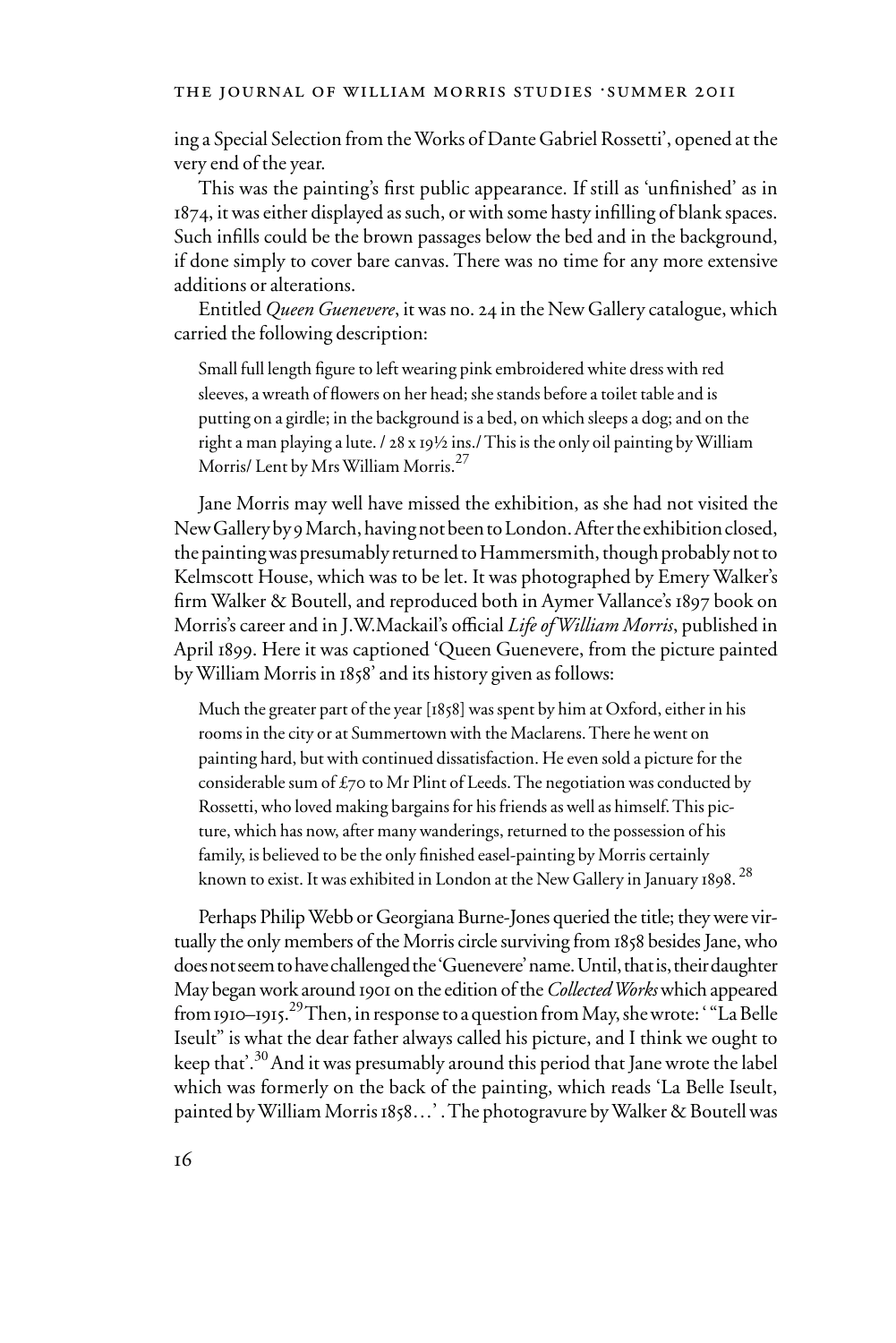reproduced in Volume 16 of the *Collected Works*, on p. 451, and captioned 'La Belle Iseult from the picture painted by William Morris in 1858'.

The work remained in Jane's possession until her death in 1914, when it passed to May, who in turn bequeathed it to the Tate Gallery in 1938. In her will it was named 'La Belle Iseult'. On accession the work was cleaned and re-lined, and some paint losses restored. Despite Jane's label, in 1965 it was re-catalogued as 'Queen Guinevere',31 presumably by reference to the New Gallery catalogue, or the reproduction in Mackail's biography. As such it appeared in the 1984 Tate Gallery exhibition *The Pre-Raphaelites* with a catalogue entry by John Christian, who noted that 'all the earlier records' called the subject 'Guenevere', although 'the title is unimportant, since it is essentially a portrait in medieval dress of Jane Burden'.32 Following the present writer's article in the *Burlington Magazine*, on Morris's shortlived career as a painter,33 it was re-titled *La Belle Iseult*, which it remains, despite an ambiguous caption from 2004, which opens with somewhat misleading information: 'The inspiration for this painting was Thomas Malory's "Morte d'Arthur" (1485), in which Guinevere's adulterous love for Sir Lancelot is one of the central themes. The model is Jane Burden who became Morris's wife in  $1859$ <sup>'.34</sup>

## NOTES

- 1. D.G. Rossetti to Oliver Madox Brown, No day given but certainly April 1874. Letter no. 74: 86, William E. Fredeman, ed, *The Correspondence of Dante Gabriel Rossetti*, *Vol. 6, The last decade, 1873–1882, Kelmscott to Birchington: 1873–1874*, Woodbridge, Suffolk: D.S. Brewer, 2006, p. 444. (Afterwards Fredeman)
- 2. W.R. Lethaby, *Philip Webb*, Oxford: Oxford University Press, 1935, p. 34.
- 3. *ibid.*
- 4. *ibid.*
- 5. *ibid.*
- 6. Virginia Surtees, *Dante Gabriel Rossetti 1828–1882: the Paintings and Drawings*, Vol.1, Oxford: Clarendon Press, 1971, no. 364. Now National Gallery of Ireland, Dublin. (Afterwards Surtees)
- 7. Surtees, no. 116. Now National Gallery, Canada, Ottawa.
- 8. Surtees no. 116D. Now Fitzwilliam Museum, Cambridge.
- 9. Ford Madox Brown to T.E. Plint, 23 April 1861, as quoted in Ford M. Hueffer, *Ford Madox Brown*, London: Longmans Green & Co., 1896, pp. 174–175.
- 10. Undated note on back of letter from D.G. Rossetti to Oliver M. Brown; Fredeman Letter no. 74: 86, n. 4, p. 444. As the MS of this letter, according to Fredeman, is unlocated, it is not clear where this information originates.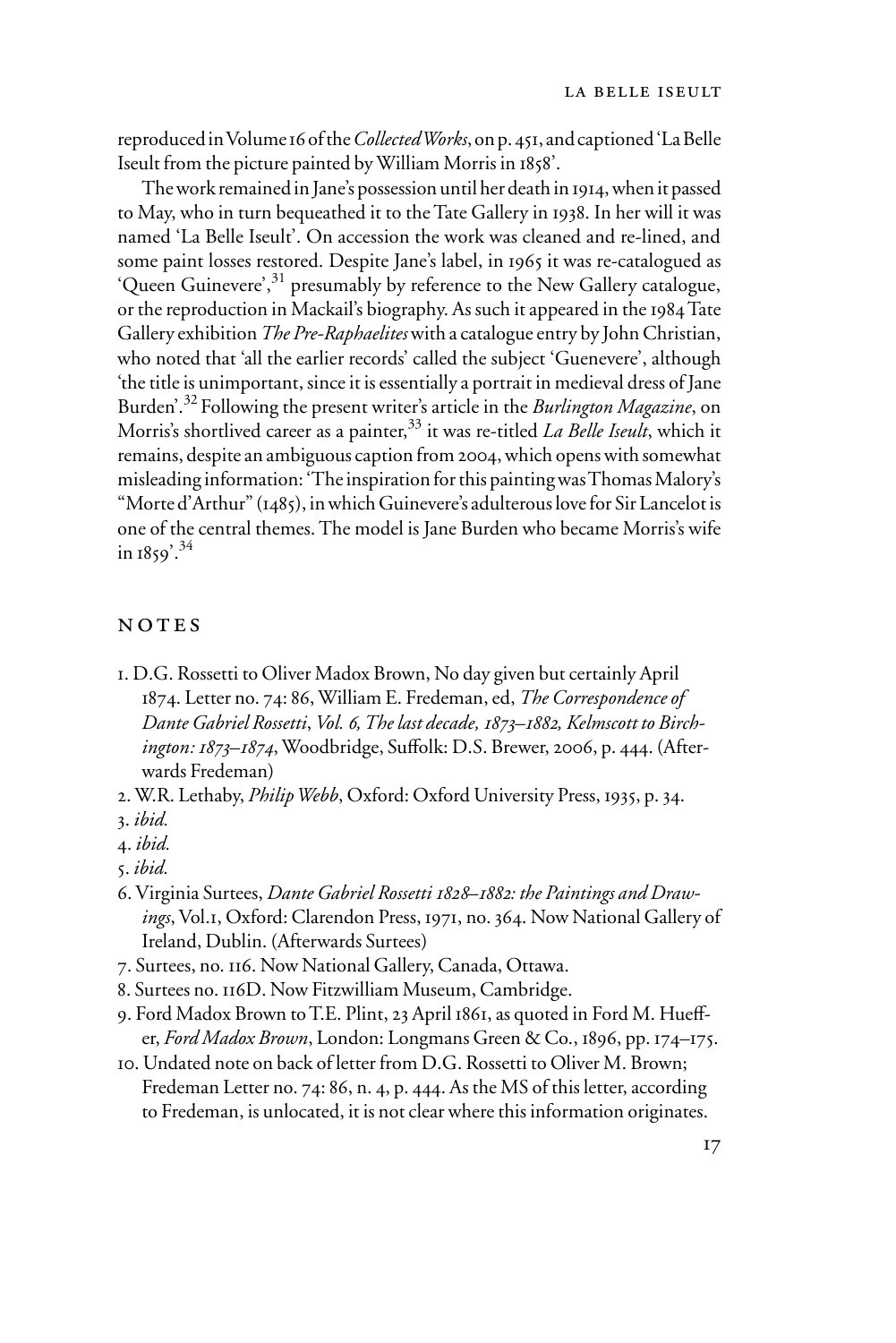- . D.G. Rossetti to Oliver M. Brown, 21 April 1874; Fredeman, Letter no. 74: , p. 438.
- . D.G. Rossetti to Oliver M. Brown, *ca* 25 April 1874; Fredeman, Letter no. : 86, p.444. The text is from J.H. Ingram, *Oliver Madox Brown. A biographical sketch*, 1855–1874, London: E. Stock, 1883, pp. 154–155.
- . D.G. Rossetti to Oliver M. Brown, 3 June 1874; Fredeman, Letter no.74: 111, pp. 469–70.
- . *ibid*.
- . Fredeman, Letter no. 74: 86, n.4, p. 444.
- . D.G. Rossetti to W.M. Rossetti , 3 June 1874; Fredeman, Letter no. 74:112, p. 470.
- . Fredeman, Letters nos 74: 99, 74: 101, pp. 459–460, 461–462.
- . W.M. Rossetti, *Diary*, 27 November 1897, as quoted Fredeman, Letter no. : 86 n.4, p.444.
- . *ibid*.
- . S.C. Cockerell to Jane Morris, 19 February 1897; British Library Add. Ms. .
- . Jane Morris to S.C. Cockerell, 17 August 1897. In Frank Sharp & Jan Marsh, eds, *The Correspondence of Jane Morris*, Woodbridge, Suffolk: Boydell & Brewer, forthcoming 2011, Letter no. 291. (Afterwards Sharp & Marsh )
- . W.M. Rossetti to S.C. Cockerell, 27 August 1897; in Roger Peattie, ed, *Selected Letters of William Michael Rossetti*, University Park, PA: Penn. State University Press, 1990, pp. 603–604. (Afterwards Peattie)
- . W.M. Rossetti, *Diary*, 27 November 1897; quoted Fredeman letter no. 74: , n.4, p. 444.
- . W.M. Rossetti to S.C. Cockerell, 27 November 1897; Peattie p. 604.
- . Jane Morris to S.C. Cockerell, 14 December 1897; Sharp & Marsh , Letter no. 298.
- . Jane Morris to S.C. Cockerell, 20 December 1897; Sharp & Marsh Letter no.299.
- . *Pictures Ancient and Modern by Artists of the British and Continental Schools Including a Special Selection from the Works of Dante Gabriel Rossetti,* London: New Gallery, 1897–8, pp. 66. Catalogue printed by Richard Clay & Sons, Bungay, for New Gallery, Regent St, London.
- . Aylmer Vallance, *William Morris, His Art, His Writings and His Public Life*, with line drawings by H.P. Clifford, London: George Bell & Sons, 1897, pp.42–53; Mackail, J.W., *The Life of William Morris*, 2 vols, London: Oxford University Press, 1899, Vol. 1, pp. 135–6. The painting is reproduced on p. 137.
- . May Morris, ed, *The Collected Works of William Morris*, London: Longmans, Green, 1910–15, 24 vols.
- . Jane Morris to May Morris, 7 July 1901; Sharp & Marsh Letter no. 368.